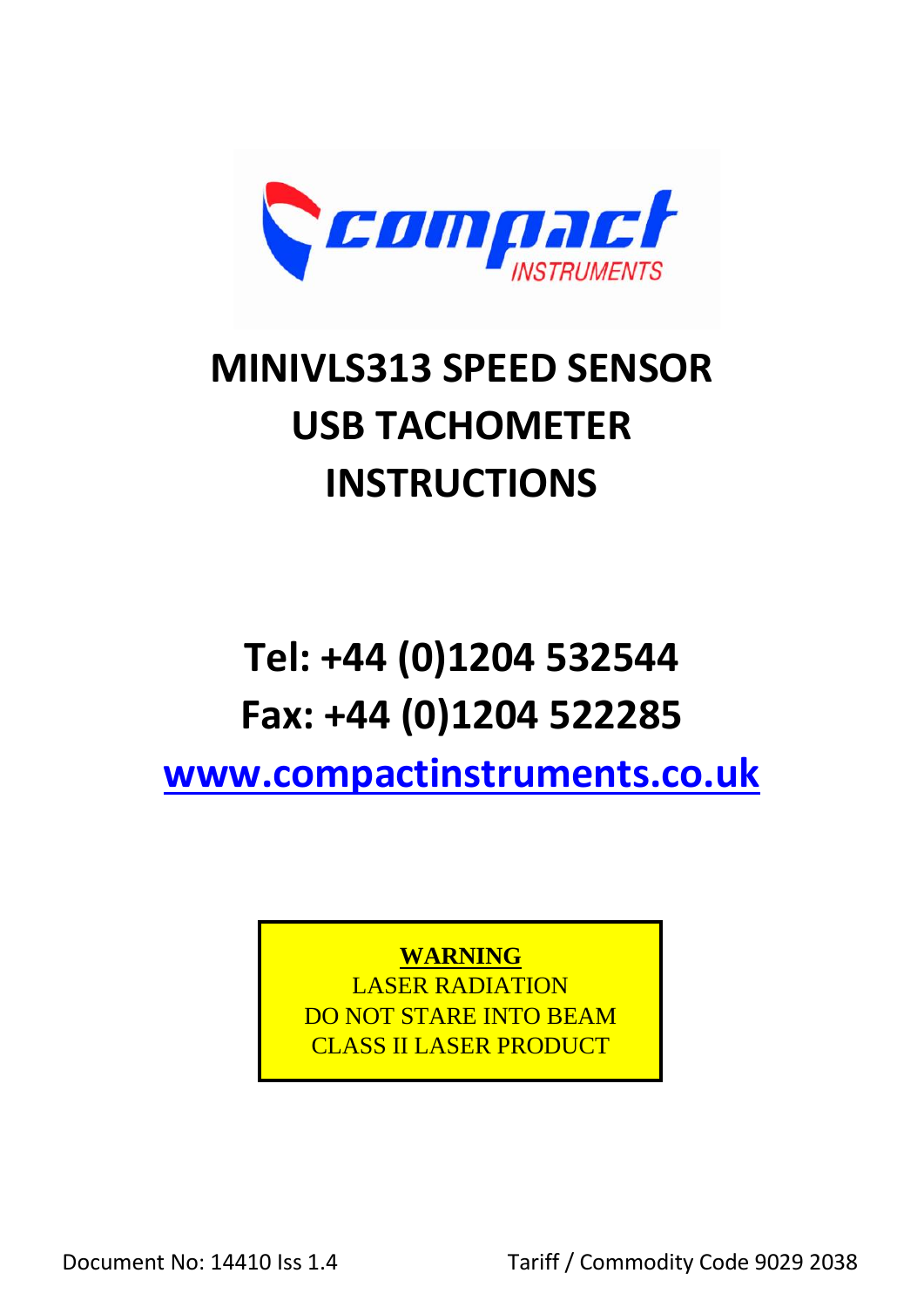# **GENERAL FEATURES:**

The MiniVLS 313 Speed Sensor USB Laser Tachometer is the first pocket laser tachometer developed to operate on android smartphone or tablet (USB-OTG supported). The Compact Instruments Tachometer app has data-save capability and files can be exported to external devices. To use the MiniVLS 313 on PC or Laptop running Windows, the software can be found on the PDF Downloads & Software tab on the Compact Instruments website. The MiniVLS 313 is primarily designed for speed related applications, including high-speed monitoring and is widely used in research, development and test applications.

# **KEY FEATURES:**

#### **Pocket Sized Instrument:**

The MiniVLS 313 at just 20mm x 65mm, is a small and compact handheld tachometer.

#### **Data Save:**

All measured data can be saved and exported.

#### **Sampling Timebase Options:**

Sampling times from 0.1s to 5s can be selected.

#### **No Batteries Required:**

The MiniVLS 313 is powered by the connected device i.e. smartphone, tablet or PC.

#### **Multiple Unit Options:**

Different units of measurement can be selected including rps, rpm, metre/minute etc.

#### **Diameter Setting:**

The diameter can be adjusted to the size of the targeted wheel for linear speed measurement without the need of a contact adapter.

#### **SPECIFICATIONS:**

| <b>Optical laser range</b>      | 50mm - 2000mm            |
|---------------------------------|--------------------------|
| <b>Light Source</b>             | Red Laser Class II 635nm |
| <b>Optical angle</b>            | $± 80$ degrees           |
| Speed measurement range         | 3 - 99,999 rpm           |
| <b>Resolution</b>               | $0.001$ rpm              |
| <b>Operating Temperature</b>    | $0$ to +50 degree        |
| <b>Baud rate</b>                | 115200                   |
| <b>Connector / Power Source</b> | Mini USB                 |
| <b>Time base</b>                | 0.1s to 5s (adjustable)  |
| <b>Cables</b>                   | Several options          |
| <b>Dimensions</b>               | 20mm (W) x 65mm (L)      |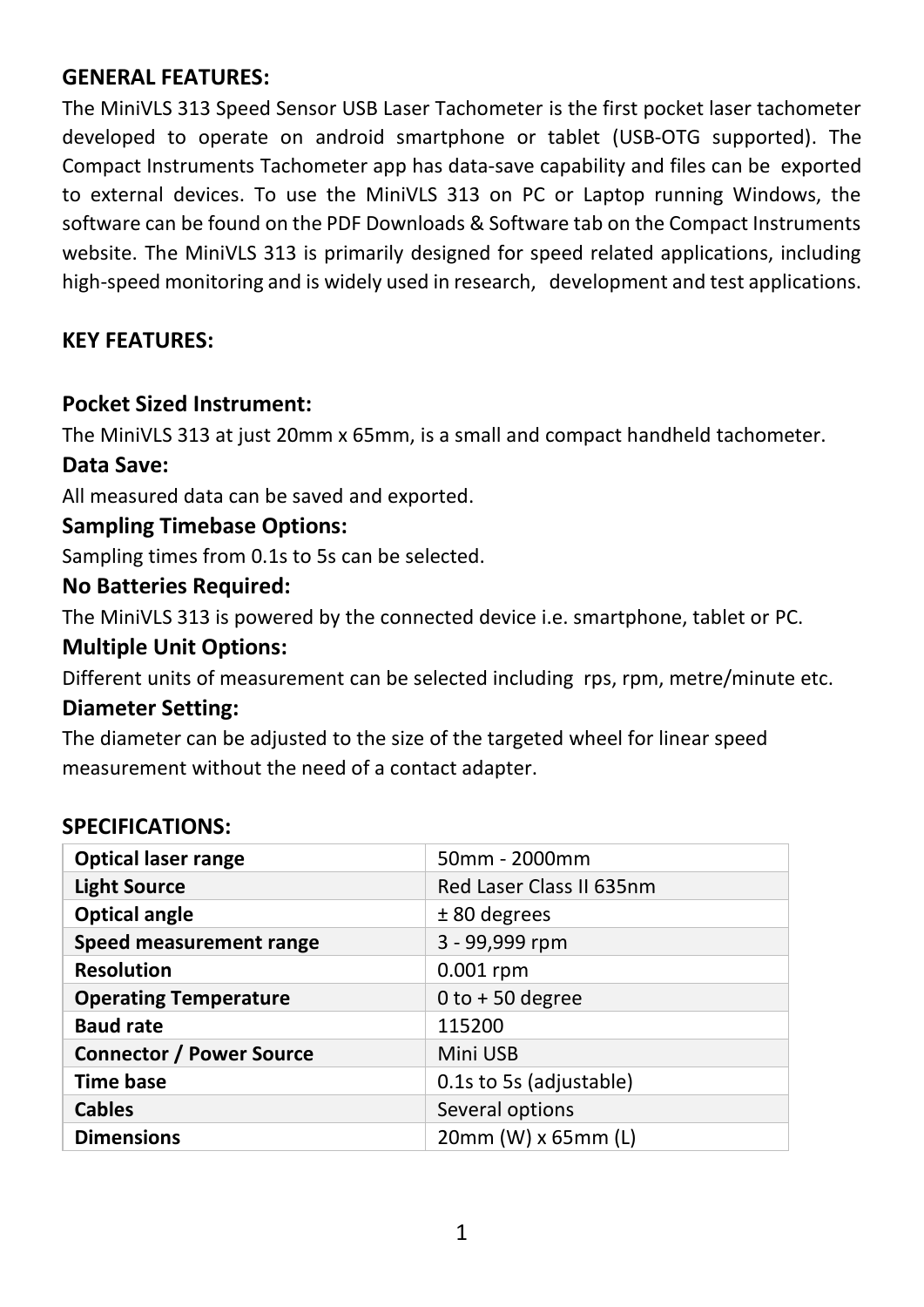# **STANDARD PACKAGE:**

1x pack of reflective tape. 1x male micro to female USB 2.0 adapter. 1x male Type-C to female USB 2.0 adapter. 1x mini male to male USB 2.0. Instructions.

#### **INSTRUCTIONS FOR USE:**

- 1. Attach small reflective target to machine shaft (typically 6mm x 25mm)
- 2. Connect sensor to smartphone using supplied cable. Start tacho app, press start button while pointing to target.



#### **OPERATION OF APP:**

#### **SETTINGS:**

.

In the 'Units' menu, options are - rpm, rps, m/min, m/sec, ft/min, ft/sec.

In the 'Sampling Timebase' menu, different time intervals can be set. If, for example, 0.1s is selected the tacho will calculate the speed over 0.1s then send the data to the connected smartphone. Similar for the other settings.

'Diameter in mm' is used where units set are m/min, m/sec, ft/min or ft/sec, and the diameter is known. In this option the diameter can be adjusted to the size of the targeted wheel. The default value is 32 mm.

# **DATA FILES:**

Data may be saved in a pre-selected file. Files can be created by entering a file name and pressing the 'Create File' button.

When naming a file only the following characters are allowed: "0,1,2,3,4,5,6,7,8, 9, abcdefghijkl mnopqrstuvwxyz,-,@,\_,#,\$,%,(,)"

If no data file exists, a file will automatically be created when the data is saved. Automatically created files are named using the current date/time.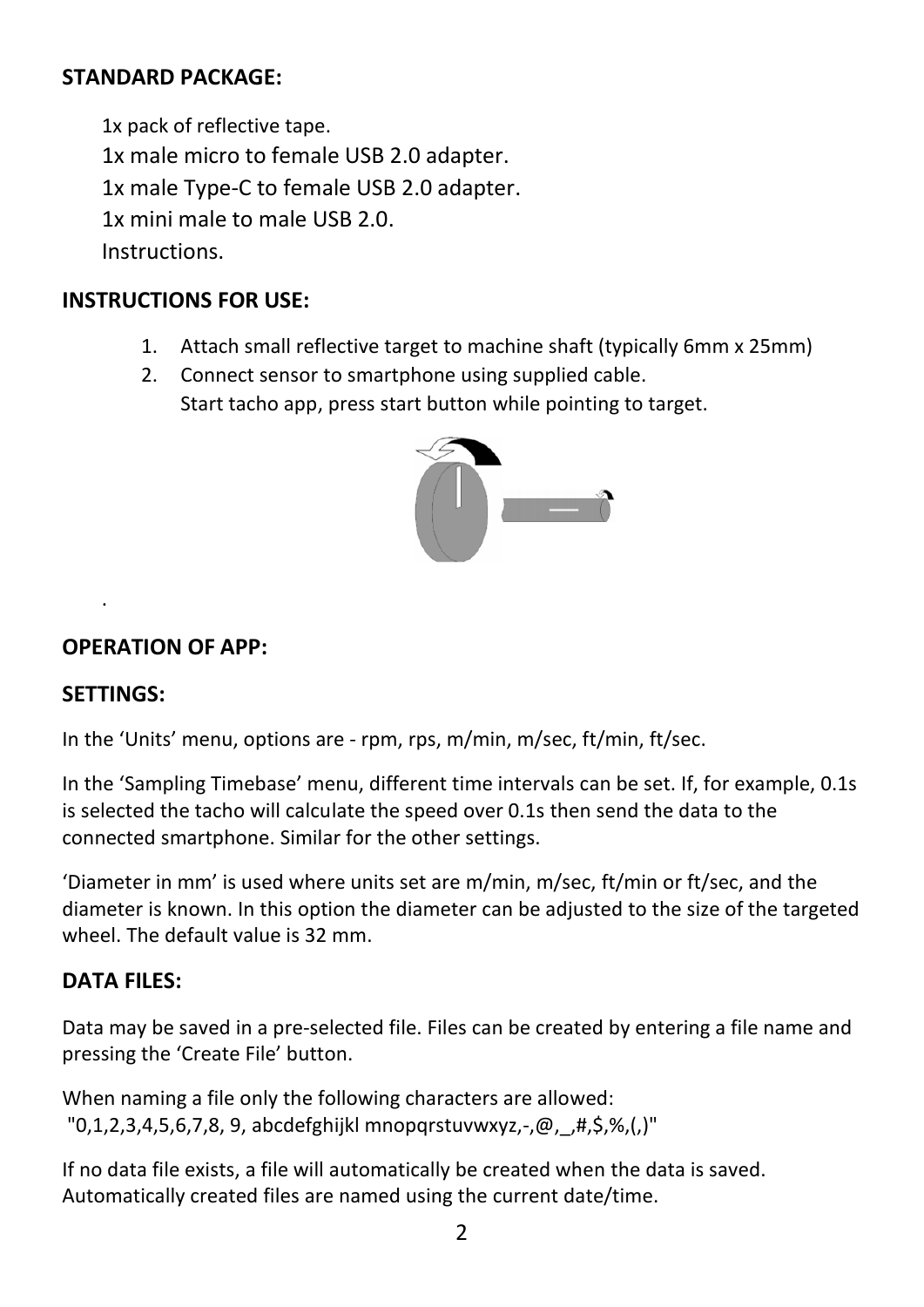Files to be written to can be selected via the 'Select File' button. Files can be deleted via the 'Delete File' button. Files can be exported/emailed via third party software.

All data files are saved in the Tacho data folder. All data saved is in units of rpm.

# **PROGRAMMING GUIDELINE:**

# **RECEIVING DATA from MiniVLS:**

USB serial data output: 115200 baud rate, parity:none, 8 data bits, 1 stop bit RPM speed data is sent as a number terminated with  $\ln$  <cr>.

The unit sends data in the form:

"sprintf(message\_to\_send,"%5.3f\n",cal\_rpm)"

where cal rpm is speed.

Example: if speed is 234.323, then "234.323\n"<cr> will be sent.

When coding to read data from MiniVLS, \n <cr> events can be used to denote completion of one data transmission.

In Java readLine() could be used to input a line a data.

# **SENDING COMMANDS to MiniVLS:**

Sampling frequency can be set by sending the appropriate simple command to the unit. Commands consist of a single ASCII character between '1' and '9'.

If 'v' is sent, the device firmware version is returned ie 'MiniVLS313 version 1.2'

| <b>Number to Send</b> | <b>Sampling Frequency(s)</b> |
|-----------------------|------------------------------|
| 1                     | 0.1                          |
| 2                     | 0.5                          |
| 3                     | 0.8                          |
| 4                     | 1                            |
| 5                     | $\overline{2}$               |
| 6                     | 3                            |
|                       | 4                            |
| 8                     | 5                            |
| ٩                     | Switch off laser             |
| v                     | Returns firmware version     |